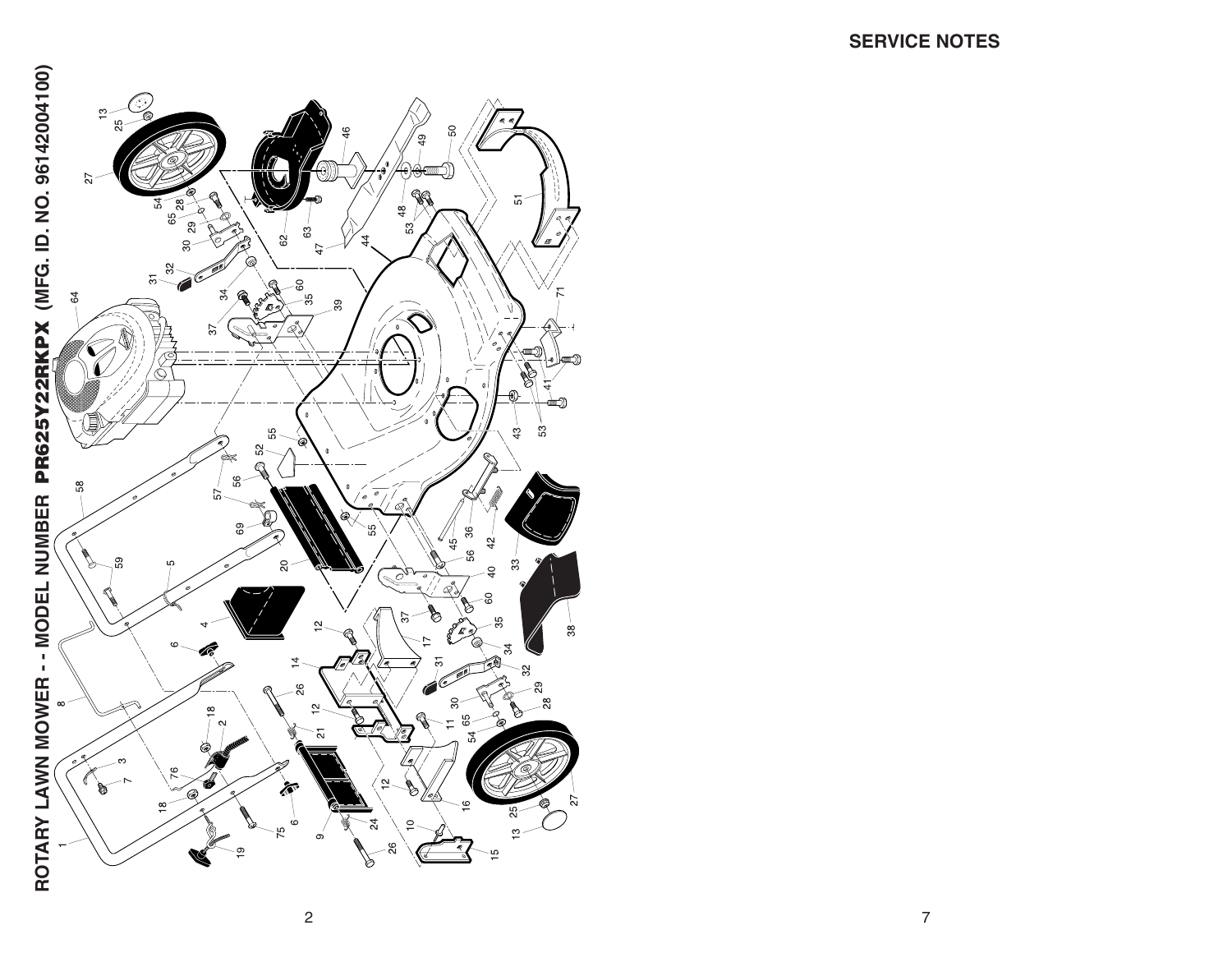| KEY<br>g       | PART       | <b>PTION</b><br><b>DESCRI</b>                  | KEY<br>gi       | PART       | <b>DESCRIPTION</b>           | KEY<br>$\frac{1}{2}$ | PART          | <b>DESCRIPTION</b>          |
|----------------|------------|------------------------------------------------|-----------------|------------|------------------------------|----------------------|---------------|-----------------------------|
|                | g          |                                                |                 | o<br>2     |                              |                      | o<br>2        |                             |
|                | 94203X479  | <b>Upper Handle</b>                            | 28              | 142748     | Bolt, Shoulder 3/8-16 x 1    | 51                   | 170031        | Kit, Front Baffle           |
| N              | 89686      | Key Start Switch                               | 29              | 401630     | Washer, Curved, Cylindrical  |                      |               | (Includes Key Number 53)    |
|                |            | Includes Key)                                  | 8               | 401180X004 | Axle Arm Assembly            | 52                   | 404763        | Danger Decal                |
|                | 850733X004 | Upstop<br>Bracket,                             | $\overline{5}$  | 701037X421 | Selector Knob                | 53                   | 7600406       | Screw, Serrated, TT 1/4-20  |
|                | 66649      | plug-<br>Mulcher <sup>1</sup>                  | ೫ ಜ             | 401626X004 | Selector Spring              | 54                   | 88348         | Washer, Flat                |
|                | 66426      | Wire Tie                                       |                 | 89917X428  | Mulcher Door                 | 55                   | 751592        | Nut, Hex 3/8-16             |
| 456669         | 89713X428  | Handle Knob                                    | 34              | 401629     | Spacer                       | 56<br>57             | 88652         | Hinge Screw 1/4-20 x 1-1/4  |
|                | 750634     | Screw                                          | 35              | 700325X005 | Wheel Adjusting Bracket      |                      | 51793         | Hairpin Cotter              |
|                | 94199X421  | Control Bar                                    | 36              | 175735     | Hinge Bracket Assembly       | 58                   | 400512X479    | Lower Handle                |
|                | 401813X428 | Rear Door Assembly                             | $\overline{37}$ | 50078      | Screw, Sems, Thread Cutting  | 59                   | 191574        | Handle Bolt                 |
|                | 128415     | Pop Rivet                                      |                 |            | $5/16 - 18 \times 3/4$       | 8                    | 4760612       | Bolt, Hex Head 3/8-16 x 3/4 |
|                | 150050     | Screw, Self-Tapping                            | 38              | 402574X428 | Discharge Deflector          | 8                    | 105843        | Debris Shield               |
|                |            | #10-24 x 5/8                                   | 39              | 95915X479  | Handle Bracket Assembly, LH  | යි                   | 192325        | Screw, Debris Shield        |
| $\frac{1}{2}$  | 54583      | Screw, Hex Hex Head,                           | $\overline{4}$  | 95914X479  | Handle Bracket Assembly, RH  | 64                   | $\frac{1}{1}$ | Engine, Briggs & Stratton,  |
|                |            | Sems 1/4-20 x 1/2                              | $\frac{4}{3}$   | 50406      | Screw, Hex Head, Threaded,   |                      |               | Model Number 122T05         |
|                | 407794X421 | Hubcap                                         |                 |            | Rolled 3/8-16 x 1-1/8        |                      |               |                             |
|                | I95622X479 | <b>Back Plate</b>                              | $\frac{2}{3}$   | 93000      | Spring, Torsion              |                      |               |                             |
|                | 410545X479 | Side Baffle                                    | $\frac{3}{4}$   | '3800400   | Nut, Hex, Nylock             |                      |               |                             |
| $\frac{6}{1}$  | 76655X479  | Discharge Baffle                               | $\overline{4}$  | 412221     | Kit, Mower Housing (Includes | 65                   | 087480        | O-Ring                      |
|                | 40661X479  | Rear Baffle                                    |                 |            | Key Numbers 14, 15 and 51)   | 89                   | 97991         | Clip, Cable                 |
| $\frac{8}{1}$  | 132004     |                                                | 45              | 75650      | Rod, Hinge                   | $\overline{7}$       | 88839X004     | Mounting Bracket,           |
| $\frac{6}{10}$ | 194788     | Keps Locknut 1/4-20<br>Rope Guide              | 46              | 189179     | Blade Adapter / Pulley       |                      |               | Debris Shield               |
|                | 189008     | Rear Skirt                                     | 47              | 406713     | Blade, 22"                   | 75                   | 186159        | Screw                       |
|                | 405421     | Spring, Rear Door, LH<br>Spring, Rear Door, RH | $\frac{8}{4}$   | 851074     | Washer, Hardened             | 76                   | 180331        | Key                         |
| <b>254582</b>  | 405423     |                                                | $\overline{4}$  | 850263     | Washer, Helical              |                      | 404764        | Warning Decal (not shown)   |
|                | 145212     | Nut, Hex, Flanged                              | 50              | 851084     | Screw, Machine, Hex Head     |                      | 93732         | Operator's Manual, English  |
|                | 84193      | Bolt, Rear Door                                |                 |            | 3/8-24 x 1-3/8 Grade 8       |                      | 193734        | Operator's Manual, French   |
|                | 408852X421 | Tire Assembly, Rear<br>Wheel &                 |                 |            |                              |                      | 412265        | Repair Parts Manual         |

**ROTARY LAWN MOWER - - MODEL NUMBER PR625Y22RKPX (MFG. ID. NO. 96142004100)**

ROTARY LAWN MOWER - - MODEL NUMBER PR625Y22RKPX (MFG. ID. NO. 96142004100)

**MPORTANT:** Use only Original Equipment Manufacturer (O.E.M.) replacement of mass of entilly a factor of the exact ours, damage your lawn mower and void your warranty.<br>IMPORTANT: Use only Original Equipment Manufacturer (O **IMPORTANT:** Use only Original Equipment Manufacturer (O.E.M.) replacement parts. Failure to do so could be hazardous, damage your lawn mower and void your warranty. **NOTE:** All component dimensions given in U.S. inches. 1 inch = 25.4 mm.